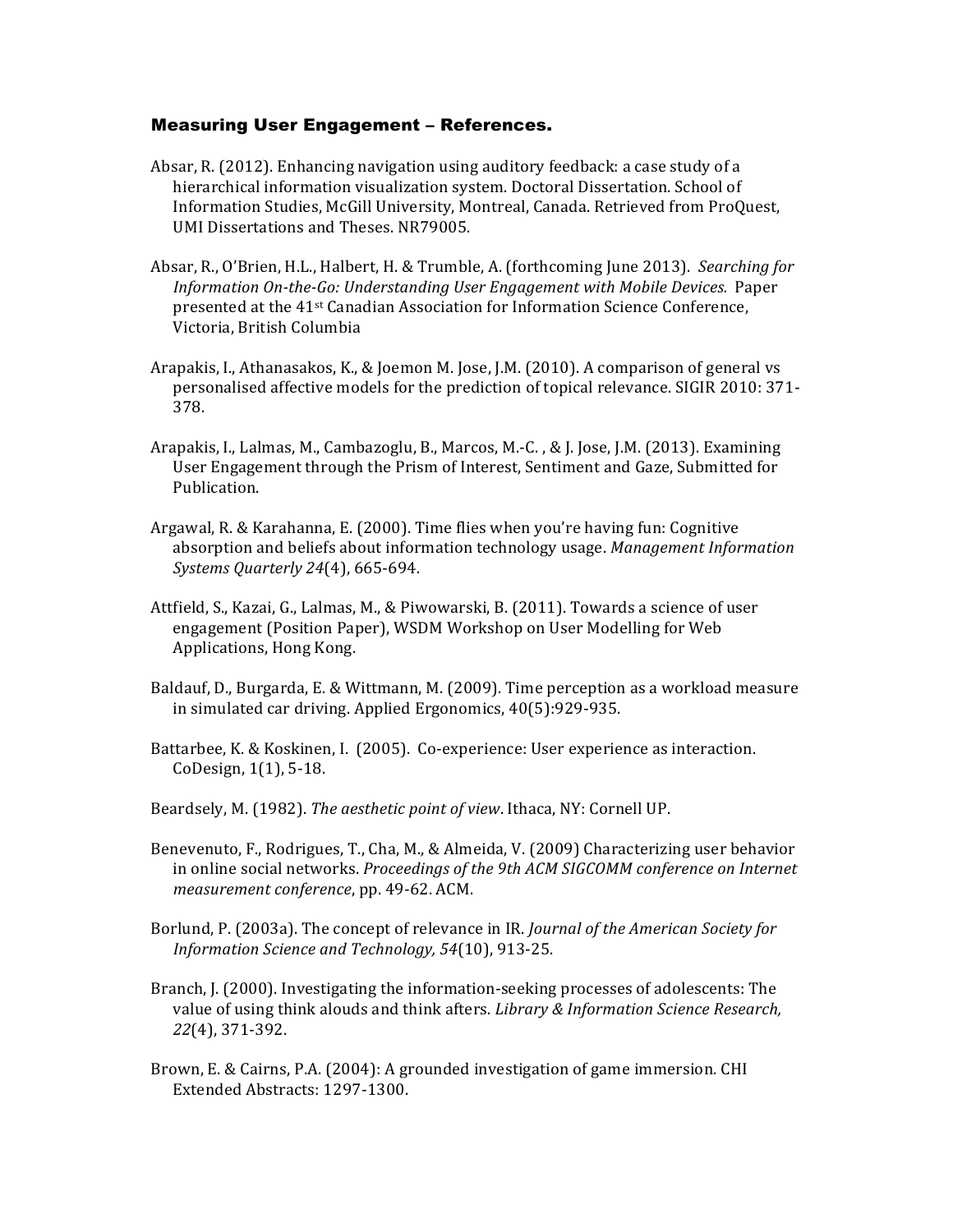- Chen, M.-C., Anderson, J.R. & Sohn, M.H.  $(2001)$ . 2001. What can a mouse cursor tell us more?: correlation of eye/mouse movements on web browsing. In CHI Extended Abstracts on Human Factors in Computing Systems.
- Church, K. & Oliver, N. (2011). Understanding mobile web and mobile search use in today's dynamic mobile landscape. In Proceedings of the 13th International Conference on Human Computer Interaction with Mobile Devices and Services (MobileHCI '11) (pp. 67-76). New York: ACM.
- Church, K. & Smyth, B. (2009). Understanding the Intent behind Mobile Information Needs. In Proceedings of the 14th International Conference on Intelligent User Interfaces (pp. 247-256). New York: ACM.
- Csikszentmihalyi, M. (1990). *Flow: The psychology of optimal experience*. New York: Harper & Row.
- Cvijikj, IP, & Michahelles F. (2011). A case study of the effects of moderator posts within a facebook brand page. *Social Informatics*, pp. 161-170. Springer Berlin Heidelberg.
- DeVellis, R. F. (2003). Scale Development: Theory and Applications (2nd ed. Vol. 26). Thousand Oaks, CA: Sage.
- Dobrian, F., Awan, A., Joseph, D., Ganjam, A., Zhan, J., Sekar, V., Stoica, I., & Zhang, H. (2011) Understanding the impact of video quality on user engagement. *SIGCOMM-Computer Communication Review* 41, no. 4: 362.
- Dupret, G., & Lalmas, M. (2013) Absence time and user engagement: evaluating ranking functions. Proceedings of the sixth ACM international conference on Web search and data *mining*, pp. 173-182. ACM.
- Ellison, N.B., Steinfield, C., & Lampe, C. (2007) The benefits of Facebook "friends:" Social capital and college students' use of online social network sites. *Journal of Computer* -*Mediated Communication* 12, no. 4: 1143-1168.
- Ericsson, K. A. & Simon, H. A. (1984). Protocol analysis: Verbal reports as data. Cambridge, MA: The MIT Press
- Febretti, A., & Garzotto, F. (2009) Usability, playability, and long-term engagement in computer games. *CHI'09* Extended Abstracts on Human Factors in Computing Systems, pp. 4063-4068. ACM.
- Finneran, C. M., & Zhang, P.  $(2003)$ . A person-artefact-task  $(PAT)$  model of flow antecedents in computer-mediated environments. International Journal of Human-*Computer Studies*, 59, 475-496.
- Fulmer, S., & Frijters, J. (2009). A Review of Self-Report and Alternative Approaches in the Measurement of Student Motivation. *Educational Psychology Review, 21*(3), 219-246.
- Ghani, J. A., & Deshpande, S. P. (1994). Task characteristics and the experience of optimal flow in human-computer interaction. *The Journal of Psychology*, 128(4), 381-391.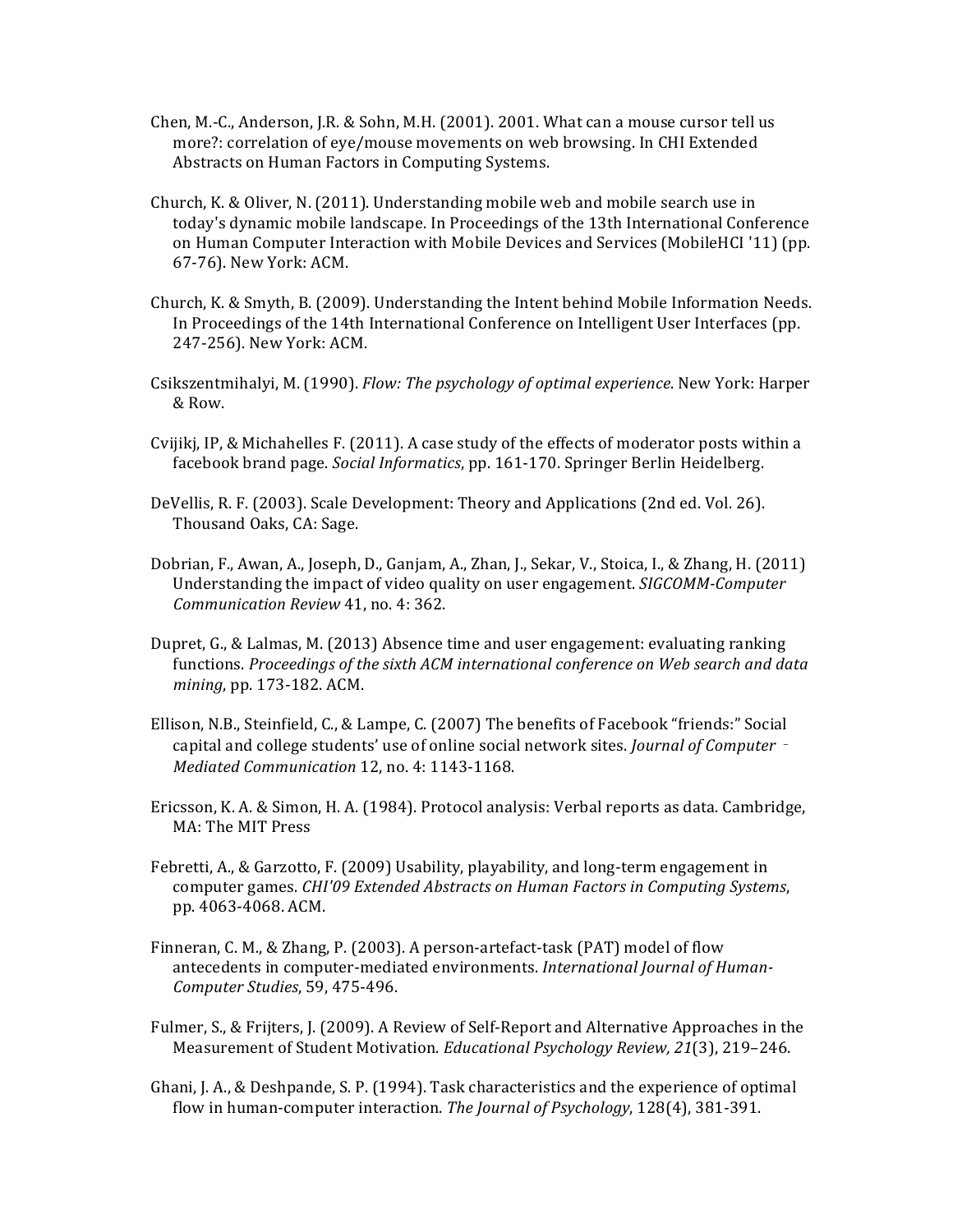- Gökera, A. & Myrhaugb, H. (2008). Evaluation of a mobile information system in context. Information Processing & Management 44, 39-65.
- Gow, J., Cairns, P., Colton, S., Miller, P. & Baumgarten, R. (2010), Capturing player experience with post-game commentaries. 3rd International Conference on Computer Games, Multimedia and Allied Technology (CGAT), Singapore.
- Guo, Q., & Agichtein, E. (2010). Towards predicting web searcher gaze position from mouse movements. CHI Extended Abstracts: 3601-3606
- Guo, Q., & Agichtein, E. (2012). Beyond dwell time: estimating document relevance from cursor movements and other post-click searcher behavior. WWW: 569-578.
- Hauger, D., Paramythis, A., & Weibelzahl, S. (2011). Using Browser Interaction Data to Determine Page Reading Behavior. UMAP: 147-158
- Haven, B. & Suresh Vittal, S. (2008). Measuring Engagement, Forrester Research.
- Huang, J., White, R., & Buscher, G. (2010). User see, user point: gaze and cursor alignment in web search. CHI: 1341-1350
- Huang, J., White, R.W., & Dumais, S. (2011) No clicks, no problem: using cursor movements to understand and improve search. *Proceedings of the 2011 annual conference on Human factors in computing systems*, pp. 1225-1234. ACM.
- Itti, I., & Koch, C. (2000). A saliency-based search mechanism for overt and covert shifts of visual attention, Vision Research, Vol. 40, No. 10-12, pp. 1489-1506.
- Jacques, R. D. (1996). *The Nature of Engagement and its Role in Hypermedia Evaluation and Design*. Unpublished Doctoral Dissertation, South Bank University, London.
- Jacques, R., Preece, J., & Carey, T. (1995). Engagement as a design concept for multimedia. *Canadian Journal of Educational Communication, 24*(1), 49-59.
- Jennett, C., Cox, A., Cairns, P., Dhoparee, A., Epps, A., Tijs T. & Walton, A. (2008). Measuring and Defining the Experience of Immersion in Games. International Journal of Human-Computer Studies 66(9):641-661, 2008.
- Kelly, D. (2009). Methods for evaluating interactive information retrieval systems with users. Foundations and Trends in Information Retrieval 3, 1-224.
- Kelly, D., Harper, D.J., & Landau, B. (2008). Questionnaire mode effects in interactive information retrieval experiments. Information Processing and Management,  $44, 122$ -141.
- Kim, E., Lin, J.-S., & Sung, Y. (2013). To app or not to app: Engaging consumer via branded mobile apps. Journal of Interactive Advertising, 13(1), 53-65.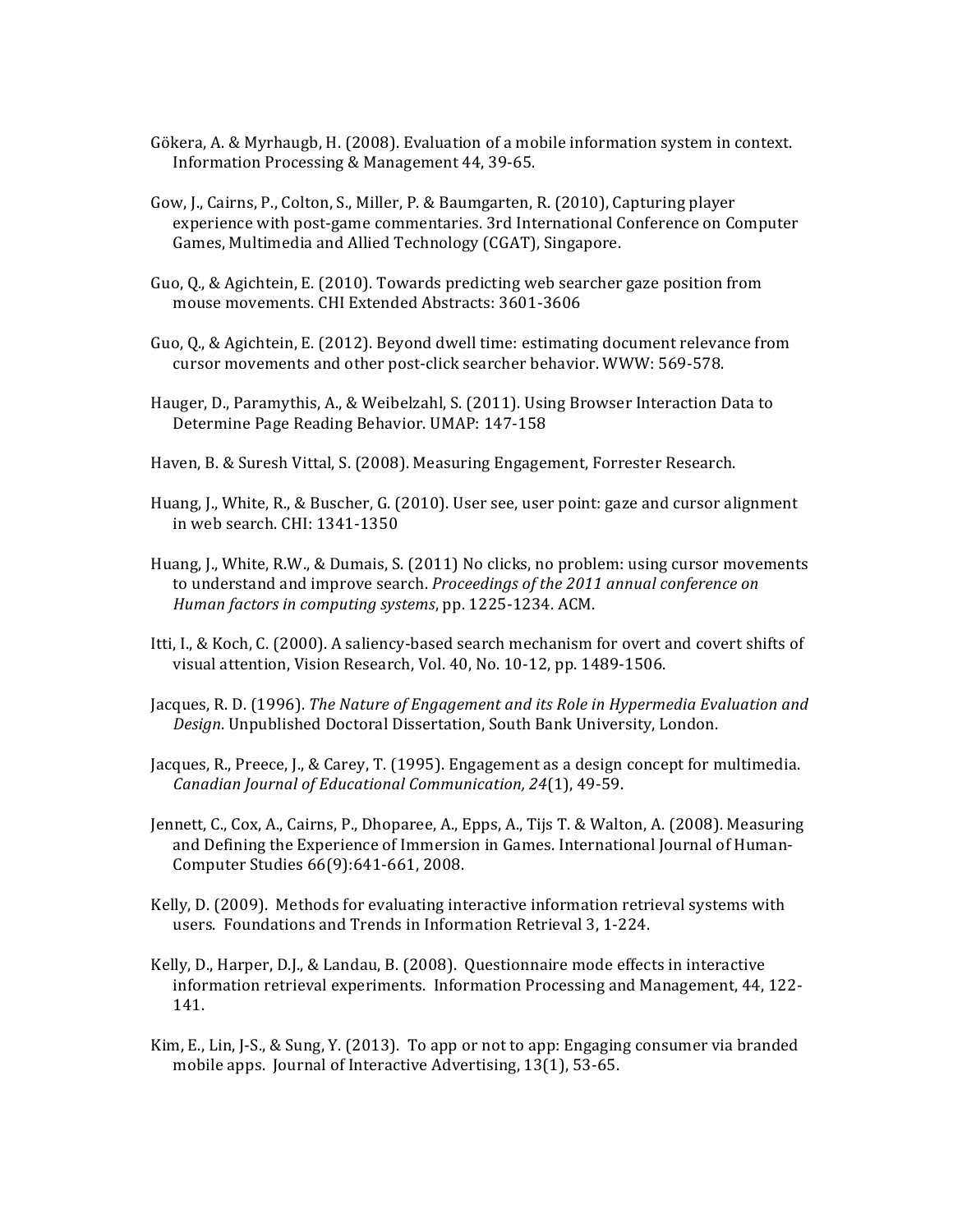- Kobayashi, T., & Boase, J. (2012). No Such Effect? The Implications of Measurement Error in Self-Report Measures of Mobile Communication Use. *Communication Methods and Measures*,  $6(2)$ , 126-143.
- Kohavi, R., Deng, A., Frasca, B., Longbotham, R., Walker, T., Xu, Y. (2012) Trustworthy online controlled experiments: Five puzzling outcomes explained." *Proceedings of the* 18th ACM SIGKDD international conference on Knowledge discovery and data mining, pp. 786-794. ACM.
- Komaki, D., Hara, T., & Nishio, S. (2012). How does mobile context affect people's web search behavior?: A diary study of mobile information needs and search behaviors. In Advanced Information Networking and Applications (AINA), 2012 IEEE 26th International Conference (pp. 245-252).
- Lang, P.J (1995). The emotion probe. Studies of motivation and attention. American Psychologist; 50:372-385.
- Laurel, B. (1993). *Computers as Theatre*. Reading, MA: Addison-Wesley.
- Lehmann, J, Lalmas M, Yom-Tov E, & Georges D. (2012). Models of user engagement. In User Modeling, Adaptation, and Personalization, pp. 164-175. Springer Berlin Heidelberg.
- Lin, C.-S., Ho, C.-W., Chan, C.-N., Chau, C.-R., Wu, Y.-C. & , Yeh, M.-S. (2007). An eye-tracking and head-control system using movement increment-coordinate method, Optics & Laser Technology, Volume 39, Issue 6, Pages 1218-1225
- Lopatovska, I., & Arapakis, I. (2011). Theories, methods and current research on emotions in library and information science, information retrieval and human computer interaction. *Information Processing & Management*, 47(4), 575–592.
- McCarthy, J., & Wright, P. (2004). *Technology as experience*. Cambridge, Massachusetts: MIT Press.
- McCay-Peet, L., Lalmas, M., & Navalpakkam, V., (2012). On Saliency, Affect and Focused Attention, ACM SIGCHI Conference on Human Factors in Computing Systems (CHI), 5-10 May, Austin, Texas.
- Mauri, M., Cipresso, P., Balgera, A., Villamira, M., & Giuseppe, R. (2011). Riva: Why Is Facebook So Successful? Psychophysiological Measures Describe a Core Flow State While Using Facebook. Cyberpsy., Behavior, and Soc. Networking 14(12): 723-731.
- Navalpakkam, V., & Churchill, E.F. (2012): Mouse tracking: measuring and predicting users' experience of web-based content. CHI 2012: 2963-2972.
- Navalpakkam, V., Kumar, R., Li, L., & Sivakumar, D. (2011) Attention and Selection in Online Choice Tasks. UMAP: 200-211.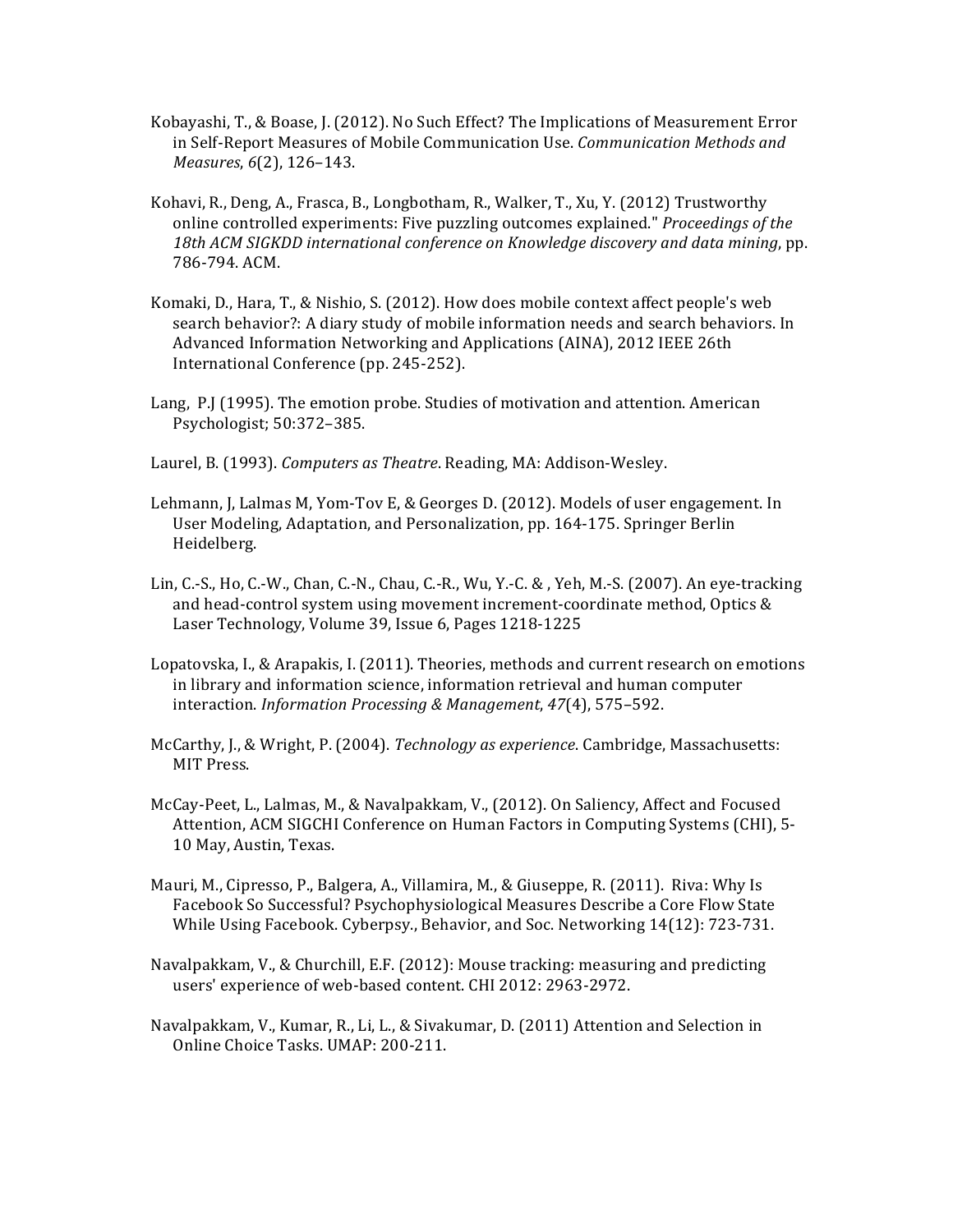- Nylander, S., Lundquist, T., Brännström, A., & Karlson, B. (2009). "It's just easier with the phone"–A diary study of Internet access from cell phones. Pervasive Computing, 5538, 354-371.
- O'Brien, H.L. (2013). The Role of Story and Media in User Engagement with Online News. Paper presented at the 41<sup>st</sup> Canadian Association for Information Science Conference, Victoria, British Columbia.
- O'Brien, H.L. (2011). Exploring engagement in online news interaction. In *Proceedings of the Annual Meeting of the American Society of Information Science and Technology,* 48, 1-10, DOI: 10.1002/meet.2011.14504801088
- O'Brien, H.L. & Lebow, M. A mixed methods approach to measuring user experience in online news interactions. *Journal of the American Society for Information Science and Technology* (in press).
- O'Brien, H.L. & Toms, E.G. (2008). What is user engagement? A conceptual framework for defining user engagement with technology. *Journal of the American Society for Information Science & Technology, 59*(6), 938-955.
- O'Brien, H.L. & Toms, E.G.  $(2010)$ . The development and evaluation of a survey to measure user engagement in e-commerce environments. Journal of the American Society for Information Science & Technology, 61(1), 50-69.
- O'Brien, H.L. & Toms, E.G. Measuring engagement in search systems using the User Engagement Scale (UES). Information Processing and Management (in press).
- Oulasvirta, A., Tamminen, S., Roto, V. & Kuorelahti, J. (2005). Interaction in 4- second bursts: The fragmented nature of attentional resources in mobile HCI. In *Proceedings of the Conference on Human Factors in Computing Systems*, 919-928. New York: ACM.
- Oulasvirta, A., Rattenbury, T., Ma, L. &, Raita, E. (2012). Habits make smartphone use more pervasive. Personal and Ubiquitous Computing, 16(1), 105-114.
- Pace, S. (2004). A grounded theory of the flow experiences of Web users. *International Journal of Human-Computer Studies*, 60, 327-363.
- Peterson, E.T., & Carrabis, J. (2008) Measuring the immeasurable: Visitor engagement. *Web Analytics Demystified*.
- Ponnuswami, A.K., Pattabiraman, K., Brand, D., & Kanungo, T. (2011) Model characterization curves for federated search using click-logs: predicting user engagement metrics for the span of feasible operating points. *Proceedings of the 20th* international conference on World Wide Web, pp. 67-76. ACM.
- Rodden, K., Fu, X., Aula, A., & Spiro, I. (2008). Eye-mouse coordination patterns on web search results pages. CHI Extended Abstracts: 2997-3002
- Rodden, K., Hutchinson, H., & Fu, X. (2010). Measuring the User Experience on a Large Scale: User-Centered Metrics for Web Applications. Proceedings of CHI, 2010.